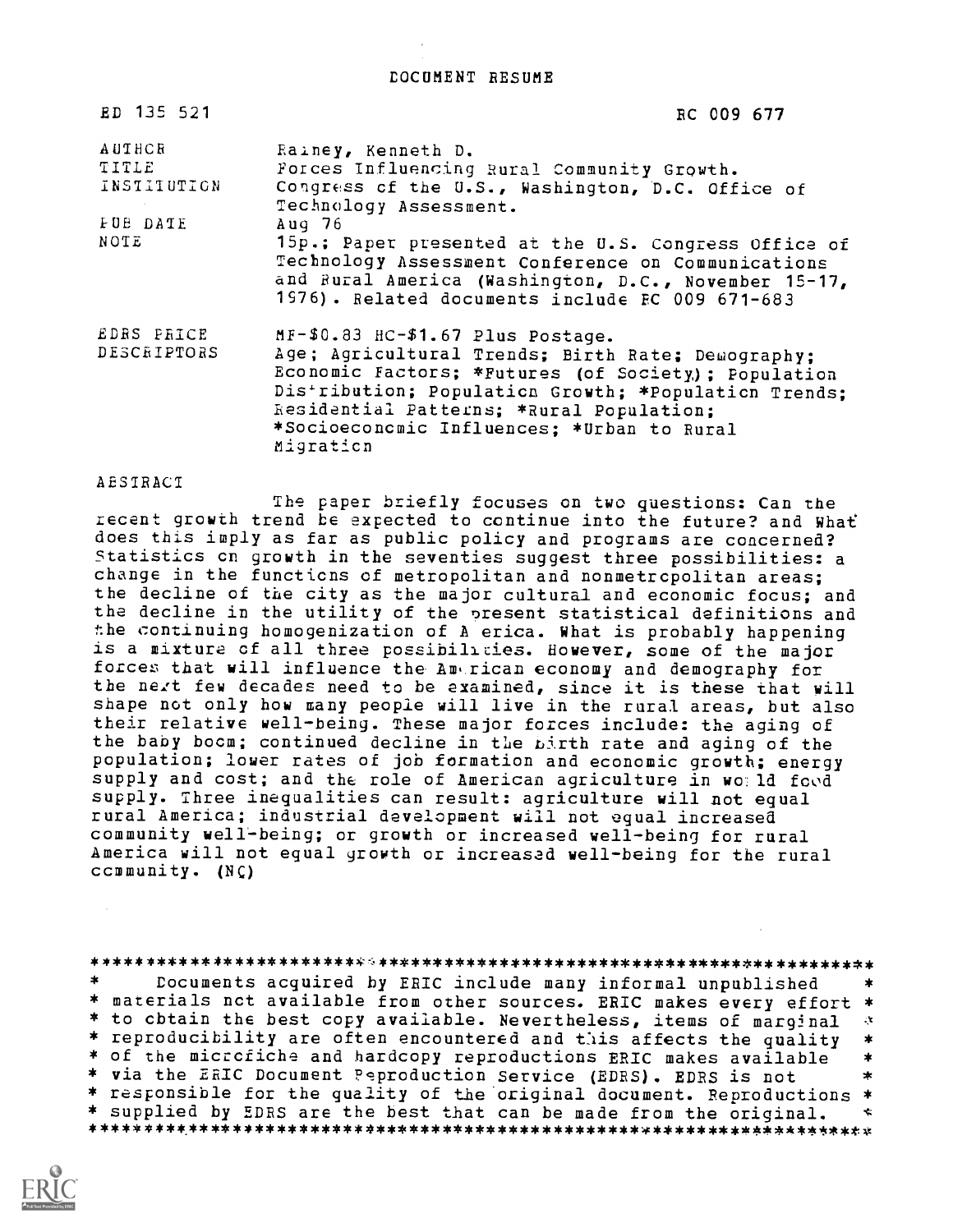U S DEPARTMENT OF HEALTH.<br>U S DEPARTION & WELFARE EDUCATION & TITUTE OF DEPARTMENT OF HEALTH NATION COUCATION EDUCATION REPP THIS DOCUMETLY AS NECT IAS BEEN REPRO-THIS DOCUMENT HAS BECHVED FROM.<br>THIS DOCUMENT AS RECEIVED ORIGIN.<br>DUCED EXACTLY AS RILLATION ORIGINIONS<br>DUCEDERSON OR COEVIEW OR V REPRE. JUCED ECON OR DRUGING OR OPHEPRE-<br>THE PERSON OF VIEW OR OPHEPRE-ORIGIN-JUCED EXANDR ORGANIEW OR OPINIONS.<br>THE PERSON OR OF VIEW OR OPINIONS.<br>ATING IT POINCE NECESSARILY REPRE-ATING IN DO NO NECESSARING THE POLICY REPRE-STATED OUTCIAL INATIONAL POLICY RILTITUTE OF TATED PICIAL HATION OR POLICY



## U.S. Congress

Office of Technology Assessment

Conference on

Communications and Rural America



November 15, 16, and 17, 1976 Washington, D.C.



**N** 

ED 1355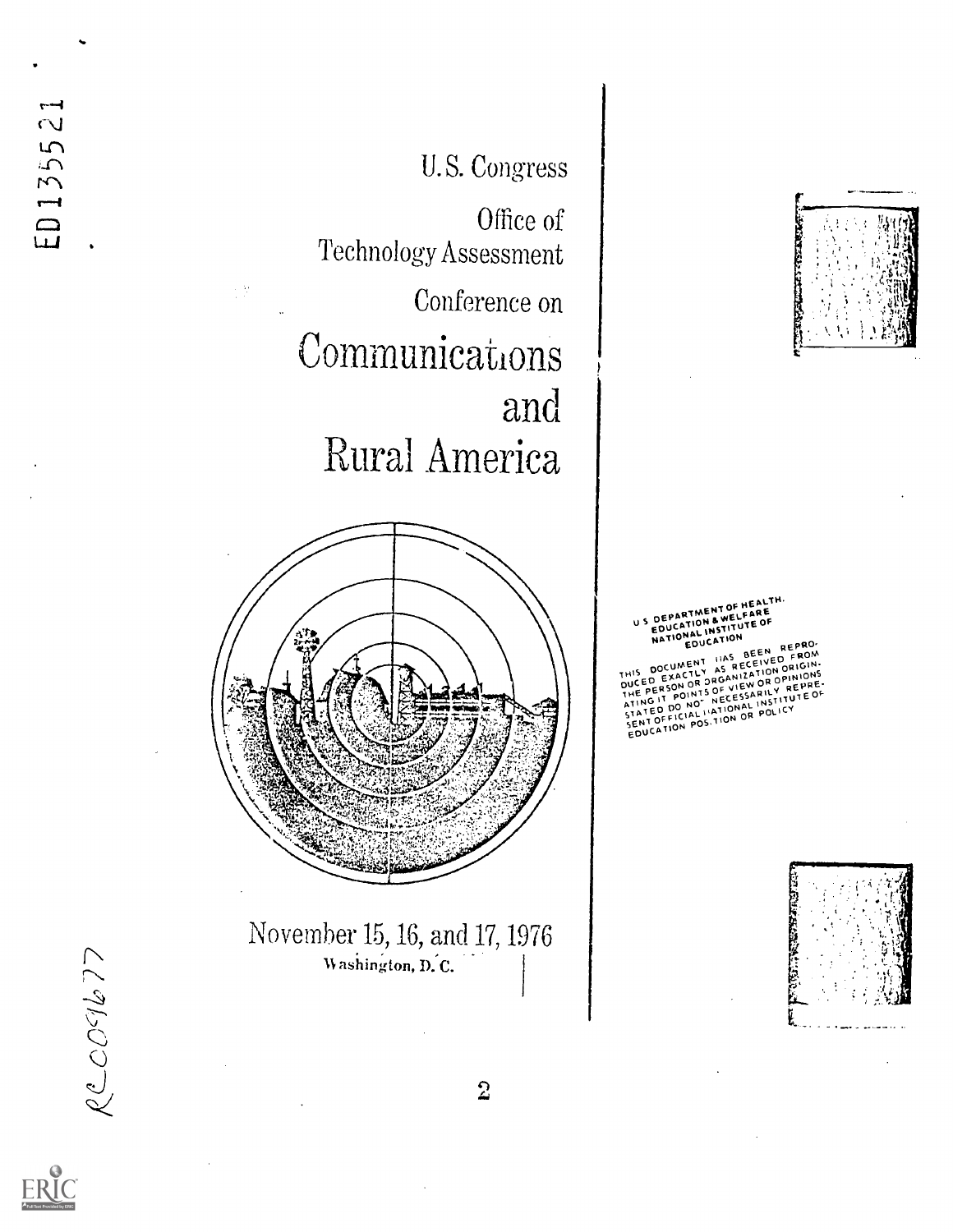# **Communications** and Rural America

Purpose

In April 1976, the Office of Technology Assessment (OTA) of the U.S. Congress issued a staff report entitled The Feasibility and Value of Broadband Communications in Rural Areas. The purpose of the conference is to extend this effort by:

- Considering a broader range of communications technologies which might be used to meet rural needs.
- Further examining the question of whether system demonstrations aimed at achieving economic viability are needed and if so, identifying the kinds of demonstrations which might be undertaken.
- Further examining whether rural interests have been adequately considered in existing Federal communications policy.

The outcome of this effort will be a report incorporating the information and points of view presented at the conference.

#### Congressional Interest

The conference is being held in response to a request for additional information on rural communications from Senator Herrnan Talmadge, Chairman of the Senate Agriculture Committee, as approved by the 12 member Technology Assessment Board of the U.S. Congress. Senator Pastore of the Senate Subcommittee on Cornmuni-

cations subsequently joined Senator Talmadge in support of the conference, It is intended that the conference will be of value to the U.S. Congress in its deliberations on communications policy.

Conference Dates and Organization

The conference will convene for 3 days, November 15-17, 1976, with about 60 invited participants. For the first 2 days, participants will be equally divided among three panels which will meet in parallel. Each panel will concentrate upon a specific topic addressed in the OTA report as follows:

- Panel 1. Rural Development and Communications,
- Panel 2. Technology, Economics, and Services.
- Panel 3. Federal Policy.

On the third day, participants from all three panels will meet together to exchange and synthesize findings and explicitly address the question of rural system demonstrations.

#### Cosponsoring Institutions

The National Rural Center is cosponsoring Panel 1 (Rural Development and Communications). The Aspen Institute is cosponsoring Panel 3 (Federal Policy).

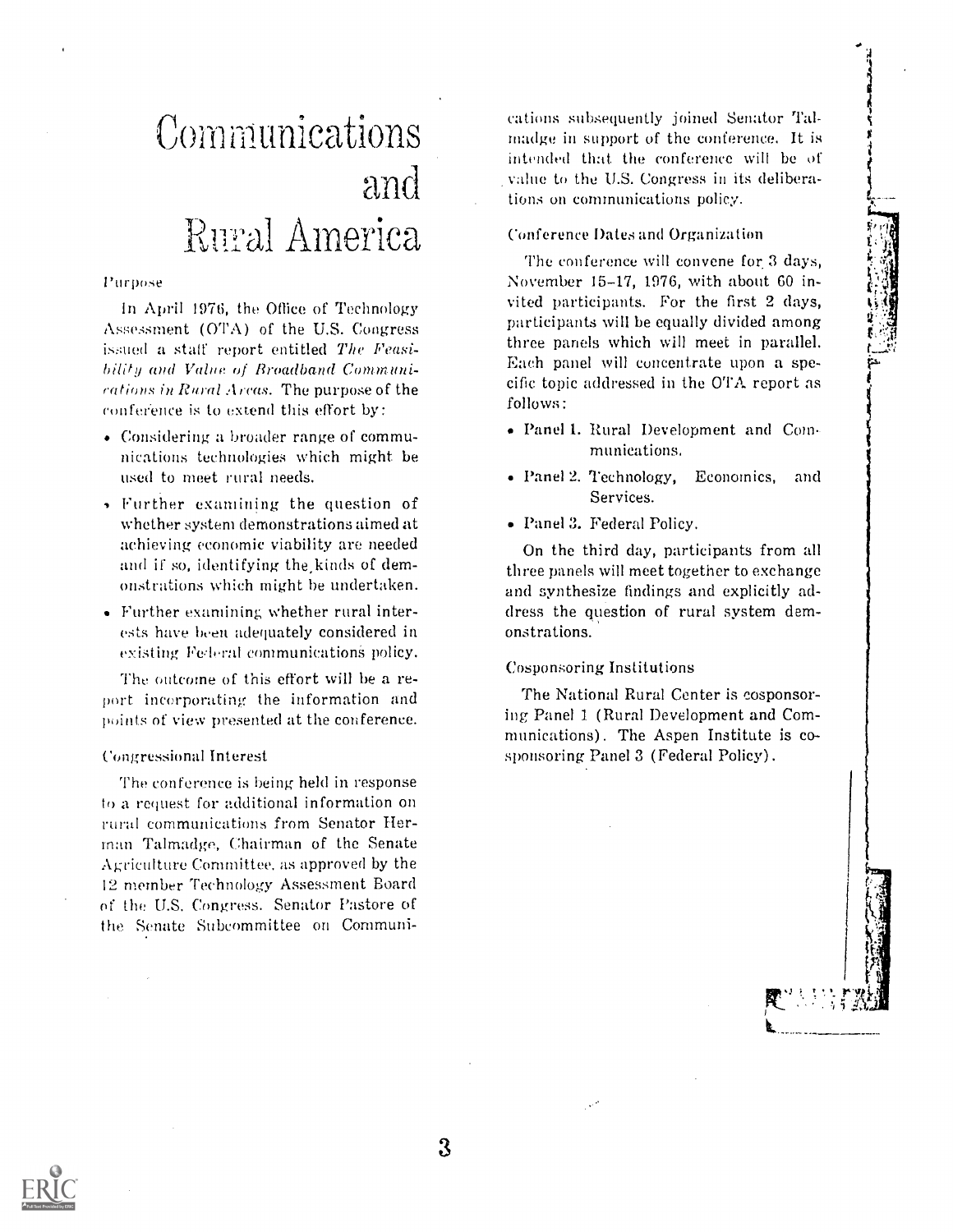#### OFFICE OF TECHNOLOGY ASSESSMENT

#### CONGRESSIONAL BOARD

I opresen tative Olin E. Teague, Texas Chairman

Senator Clifford P. Case, New Jersey<br>Vice Chairman

ł

÷

#### Senate **If**ouse

Edward M. Kennedy Morris K. Udall  $Massachusetts$ 

Arizona

Ernest. F. Hollings George E. Brown Jr. Sonch Carolina California

Hubert H. <sub>Lumphrey</sub> Minnesota

Richard S. Schweiker Pennsylvania

Marvin L. Esch Michigan

Charles A. Mosher Ohio

Ted Stevens Alaska

Marjorie S. Holt<br>Maryland

Emilio Q. Daddario, ex officio

### DIRECTOR'S OFFICE

Emilio Q. Daddario, Director Daniel V. De Simone, Depnty Director





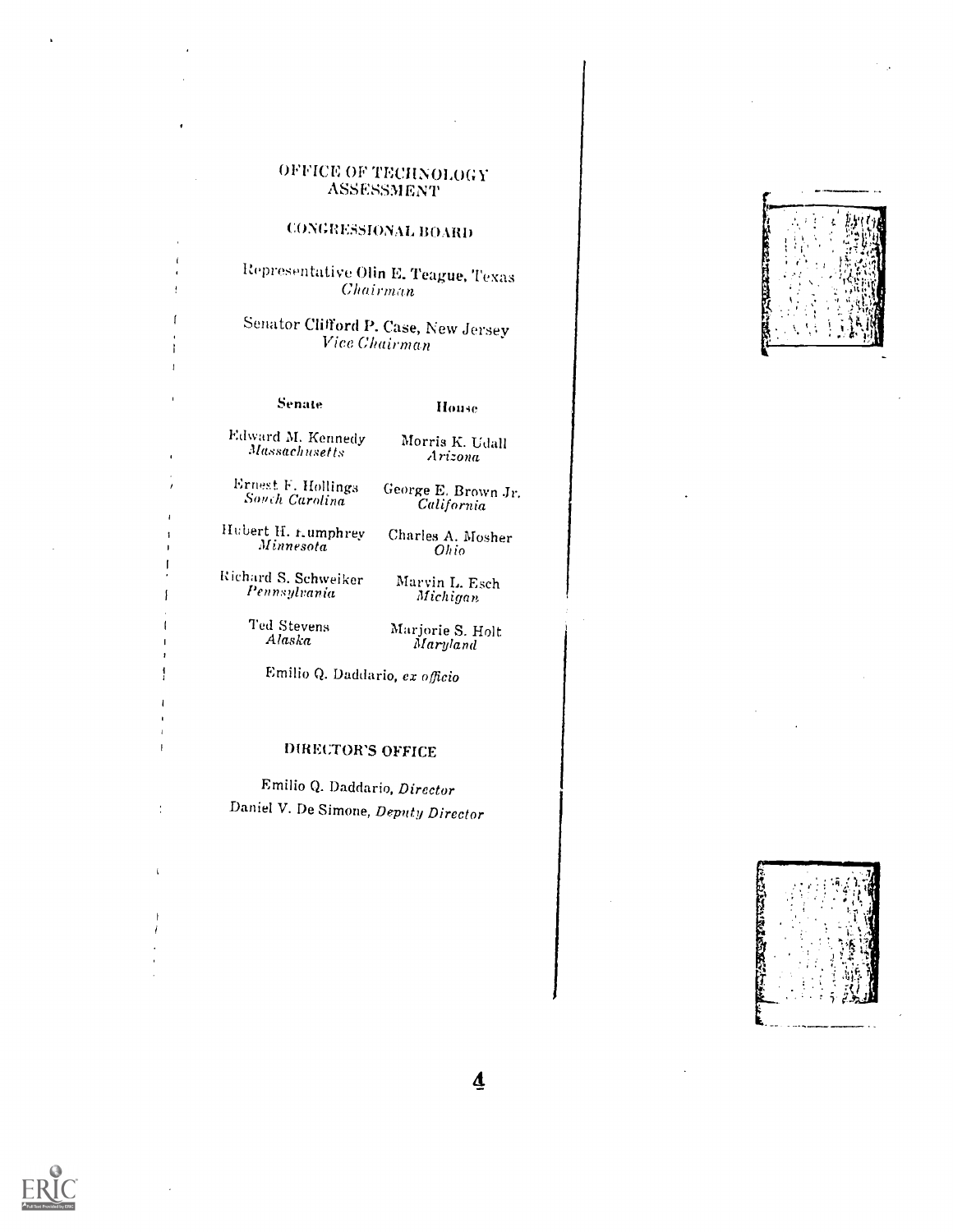#### FORCES INFLUENCING RURAL COMMUNITY GROWTH

Remarks delivered before the panel session on the Demographic Shift Toward Rural Areas, of the Annual Meeting of the American Agricultural Economics Association, State College, Pennsylvania, August 17, 1976.

by

Kenneth D. Rainey

Vice President for Program Management The Academy for Contemporary Problems 1501 Neil Avenue Columbus, Ohio 43201 August, 1976



 $\overline{5}$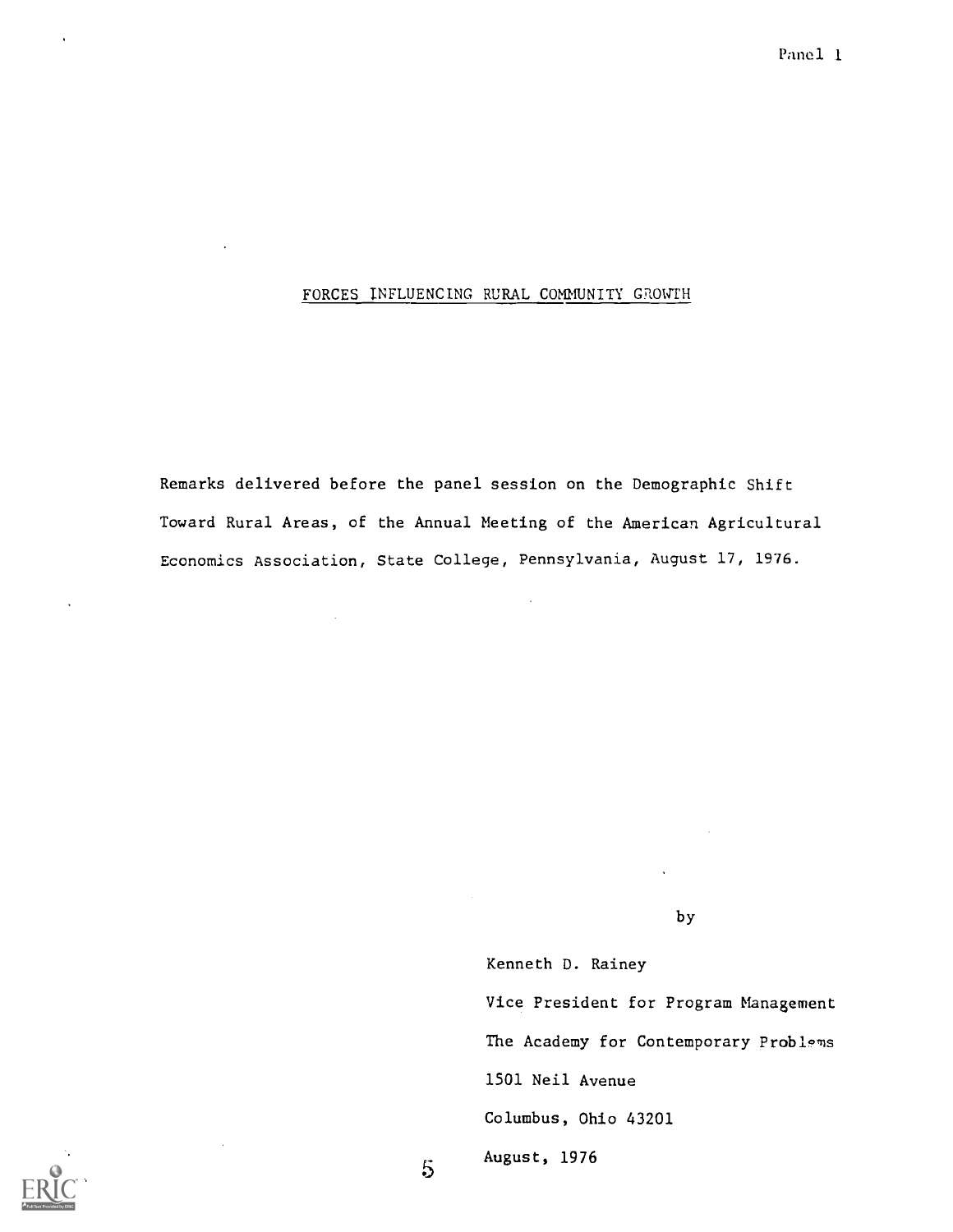This panel is to focus on  $t_1$  ee questions: What is happening demographically in the rural area: of the United States? Can the recent growth trend be expected to continue into the future? And, what does this imply as far as public policy and programs are concerned? The first question has been dealt with very capably here and elsewhere by Calvin Beale. There is little room to doubt his statistical evidence. As the latter two questions lend themselves more to non-statistical arguments and as I have little data, I will concentrate on them.

What we are at or nearing the end of an era seems certain. What lies ahead is by no means certain. Several years ago the Virginia Rural Affairs Study Commission published its first report with these words and nothing else on the cover.

> Since the industrial revolution, cities have been growing and rural people have supplied the growth

(Virginia Rural Affairs Study Commission, 1970).

Today that quote would not be accurate. Cities, at least the largest ones, do not seem to be growing any longer and, taken as a whole, the nonmetropolitan areas are growing faster than the metropolitan areas.

Twenty years from now will another rural affairs report state?

The decade of the seventies marked the end of metropolitan growth and the beginning of a rural renaissance. A new settlement pattern developed in the United States, one that was unique for a high technology economy.



 $\ddot{\circ}$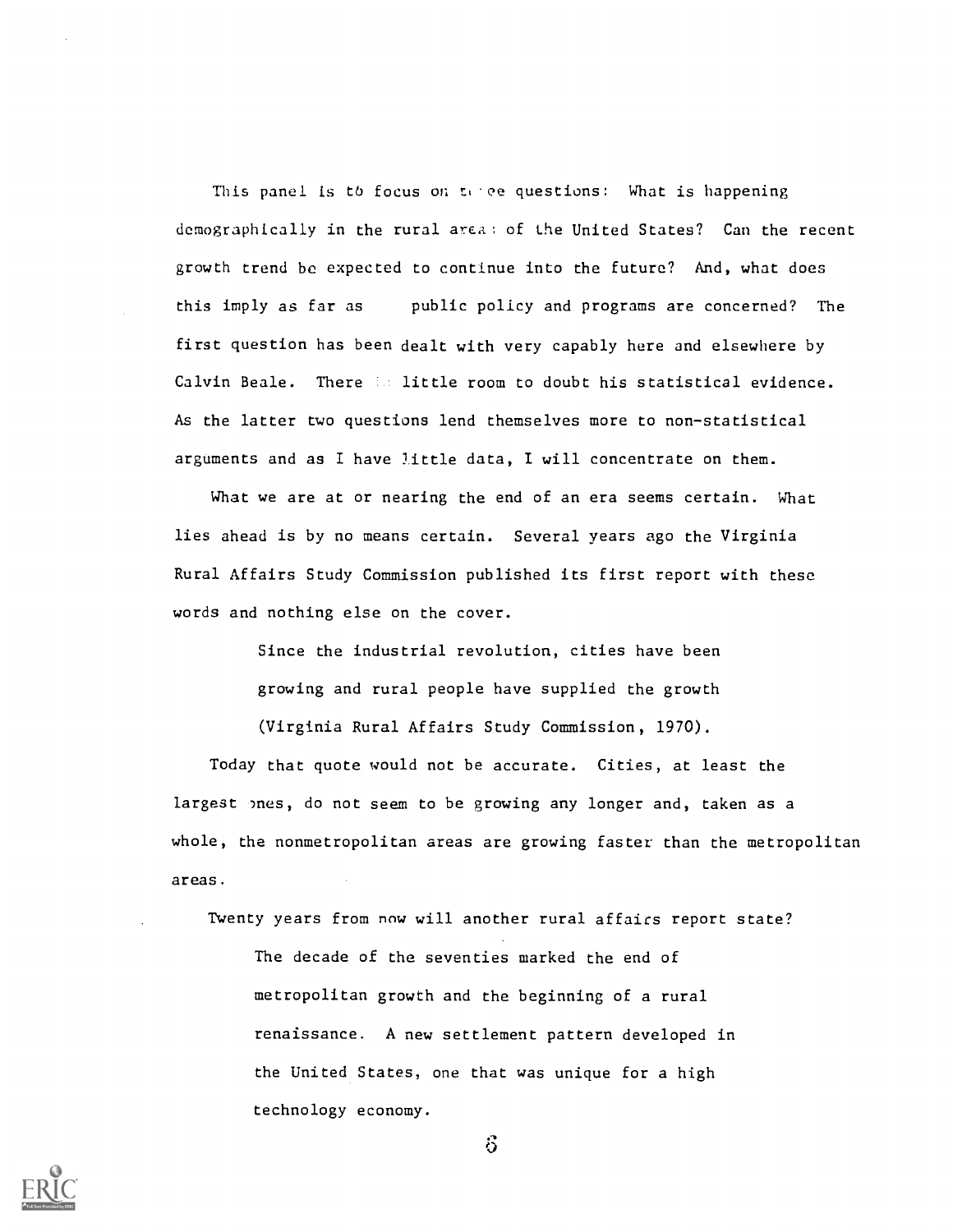lhe statistics on growth in the seventies suggest three possioilities:

1. A change in the functions of metropolitan and nonmetropolitan areas;

2. The decline of the city as the major cultural and economic focus. It has happened before. At the end of the Roman Era in the Fifth Century A.D. cities could not be sustained by the culture and were thus abandoned.

3. The last possibility is lecline in the utility of our statistical definitions and the continuing homogenization of America. This latter is much less dramatic. If it's merely our definitions, we ought to be able to handle that among ourselves. The homogenization of Amer\_ , however, might be just as much a cause for concern as the beginning of a new Dark Ages.

What is probably happening is a mixture of all three of the above possibilities. What is happening and what it means will not leap out of the statistics on metropolitan and nonmetropolitan change, however. Instead, we must step back somewhat to look at some of the major forces that will iafluence the American economy and demography for the next few decades. It is these m,jor national forces that will shape not only bow many people will live in the rural areas, but also their relative well-being.

1. The Aging Of the Baby Boom--The children born in the post-World War II years already have had a tremendous impact on this nation.



 $-2-$ 

 $\overline{7}$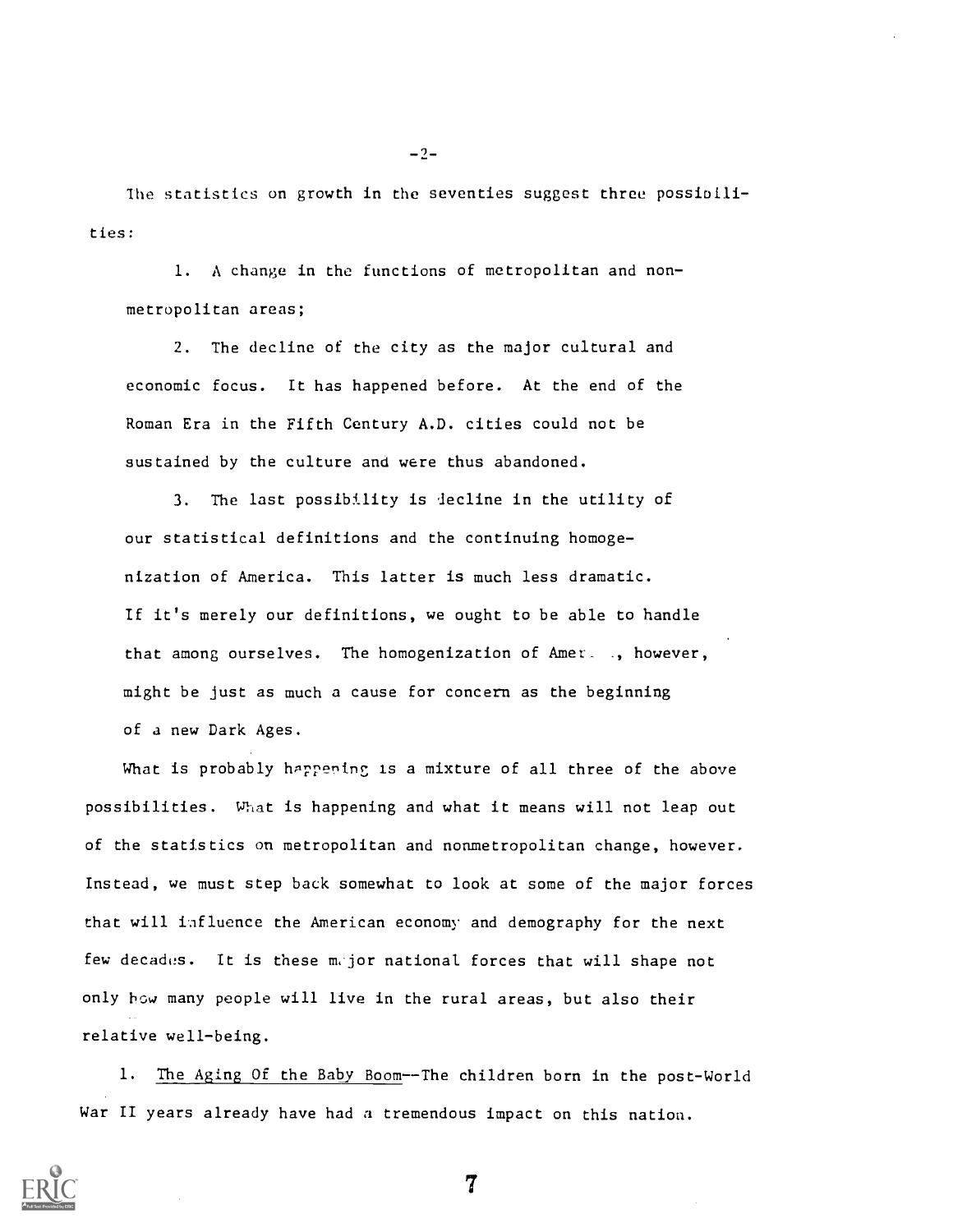First, grade schools had to be built to accommodate them, then high schools, then colleges and universities. Some analysts, however, warn that the biggest challenges lie ahead--having an economy that will not only generate jobs for these young adults as they enter the labor force, but also one that will contain adequate opportunities for upward mobility as this group advances into middle age (Johnston, 1976). Moving an inverted population pyramid through our hierarchical organizational structures seems quite a challenge. How this challenge can be met is one of the great unknowns of the future. Johnston points out that the annual growth in the labor force in the years preceeding the coming of age of the war baby boom cohorts was about 880,000 of which less than 150,000 were teenage workers. More recently the annual growth has been over 1,700,000 with over 300,000 teenage entrants. The peak lies ahead. To the growing number of new teenage entrants into the labor force we must add the rising expectations of women. This combination is difficult to portray adequately in statistical terms. We have a tremendous growth in the measured labor force, but an even greater growth in the potential labor force, and a still greater rate of growth in the demand for jobs and careers that otfer some upward mobility.

The movement of the war baby boom cohort into the labor force is one of the most important, if not the most important, factors that will shape the future distribution of population in the United States. Where the war babies gowill be where the growth will occur. As has been true of past generations they will doubtless go where the jobs are. Where

8



 $-3-$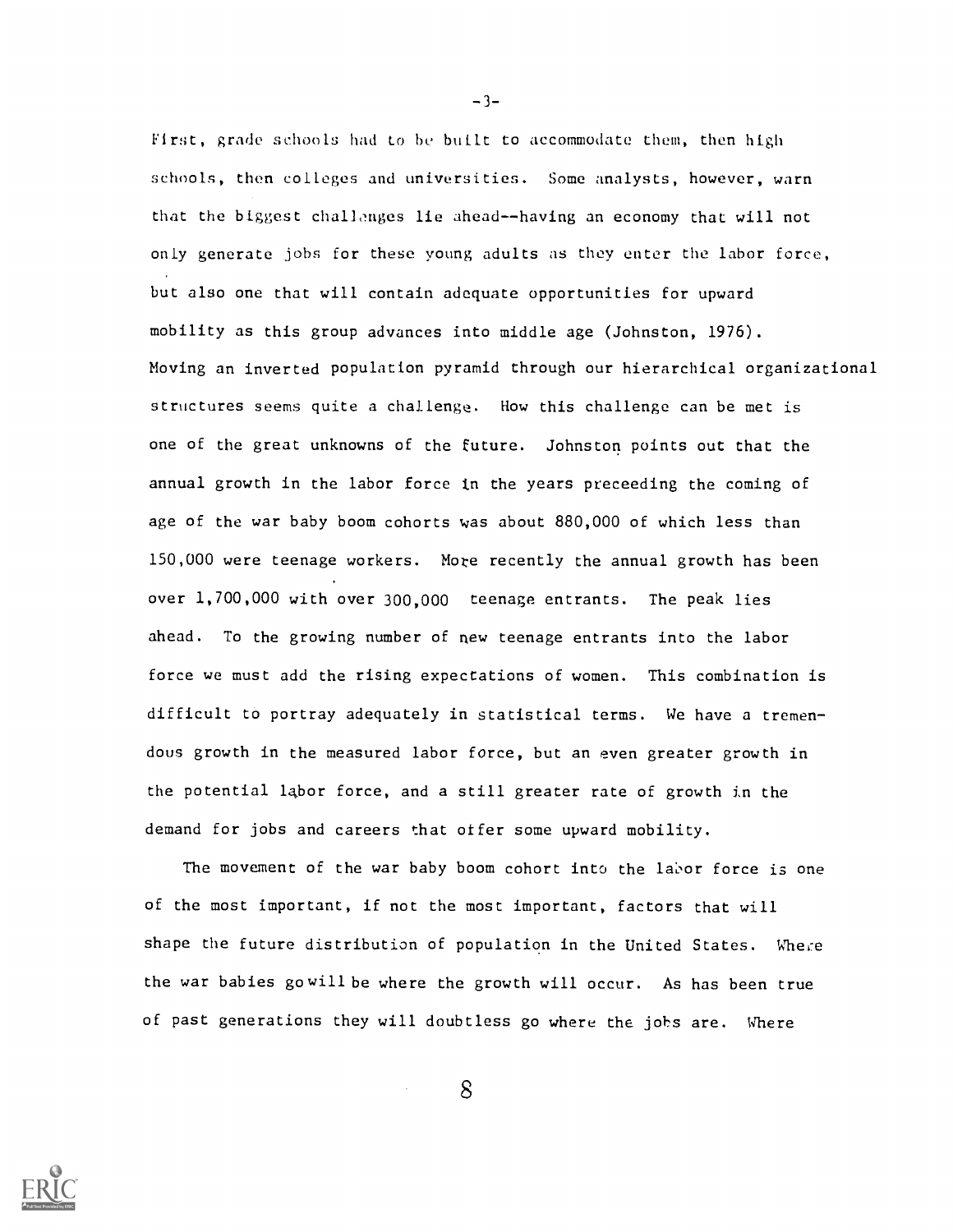will the jobs be in such vastly expanded numbers? More important, will our economic and political institutions be able to generate them anywhere? Let us not be choosy about rural or urban locations. If they cannot b generated we may face a social time-bomb far more important. than the metropolitan-nonmetropolitan distribution of population.

 $-$  4  $-$ 

2. Continued Decline In the Birth Rate and Aging Of the Population--Right now it seems the birth rate will continue to decline in both rural and urban areas (Current Population Reports, 1974). This will mean that the rural areas will not serve one of their traditional functions- supplier of immigrants to the cities. As the population rapidly ages, there will be a substantial shift in the demand for public services. Fewer schools will be needed, but health care needs and facilities for the aged will increase.

3. Lower Rates Of Job Formation and Economic Growth--The problems of the war babies will be made much more acute if the predictions regarding economic growth in the United States do come to pass. One current debate is whether the United States' rate of economic growth over the next few decades will be substantially less than it has been in the post-World War II period (U.S. Department cf Housing and Urban Development, 1976). An election year may not provide a dispassionate assessment, but some implicarionsof slower growth are troublesome. The United States has done its problem-solving out of its growth. It has not gone in for absolute redistribution of wealth, only for changing who gets what shares of the increment in national wealth. Furthermore,

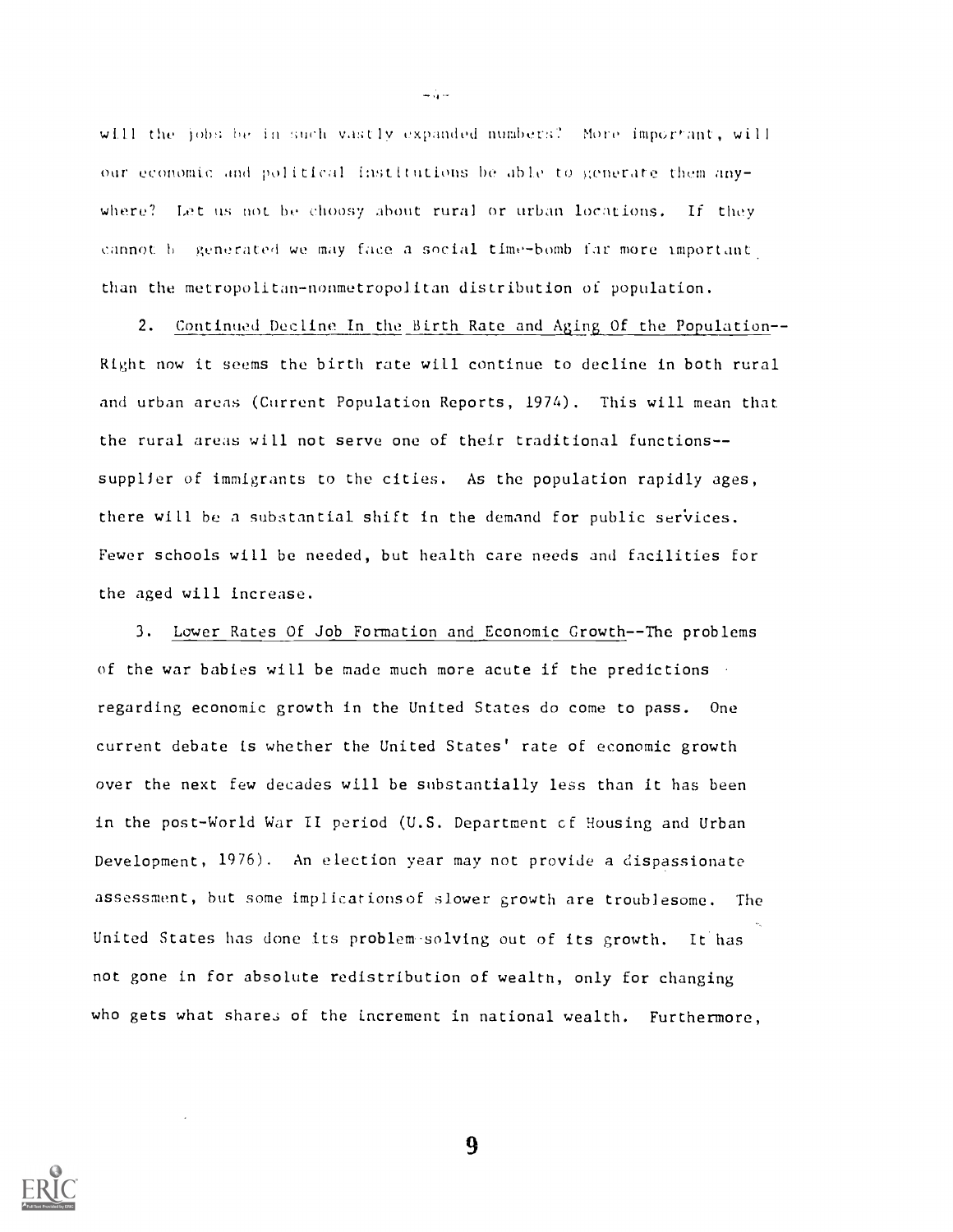the most serious consequence of slower growth is that it will doubtless reflect a tower rate of job formation.

4. Energy Supply and Cost--The cost of energy relative to other costs almost- certainly will increase. Some supply difficulties and shifts in the various fuel shares of overall energy needs also seem likely. This wi. Have many confusing impacts on rural areas and their development. First, rural areas as suppliers of raw materials for energy will see tremenduus activity (a carefully vague word). Appalachia is now having another of its boom periods--lots of jobs, lots of activity. But whether it will have a lasting, favorable impact on the well-being of the Appalachian people is not clear. Second, as you all know, rural industry has become very dependent on relatively cheap oil. Agriculture is now very dependent upon both energy uses of oil and petrochemicals for insecticide and fertilizer (Wilson, 1974). Availability problems and increased cost will require not only adaptation to new sources and equipment changes, but also may severely decrease the profitability for some kinds of production. Increases in the price of gasoline for automobiles will make the rural pattern of long distance commuting very expensive. Increased transportation costs for industry may again tip the production cost balance in favor of more central locations.

5. The Role Of American Agriculture In World Food Supply--The final factor to consider in idoking at the future of nonmetropolitan areas is the role of American agriculture. The huge decrease in rural population due to the mechanization of agriculture is doubtless over. We have more than enough productive capacity to meet cur own needs and traditional



10

 $-5-$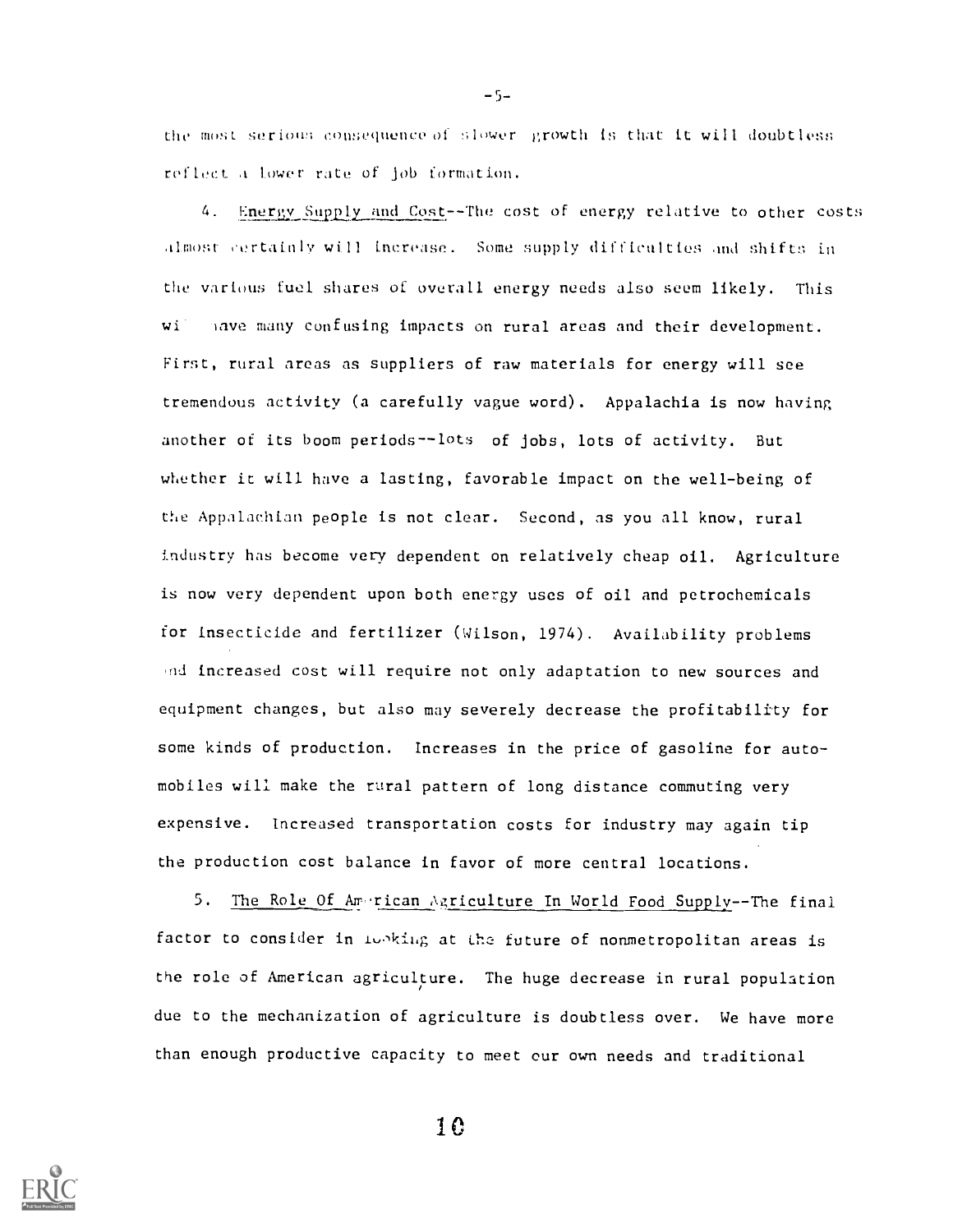markets. If the United States were to become a major supplier of antistarvation food reserves to the world, it would mean a substantial increase in production, a substantial increase in the relative wealth of American agriculture, but probably only a modest increase in rural population.

Each of these major forces has more than one possible outcome, of course. It would be mere fortune telling to say which outcome will occur. We have been surprised in the past by shifts in such factors as birth rate and lifestyle preferences. Furthermore, the factors can be combined in a number of ways, offering a sort of do-it-yourself futures kit.

What I do see happening is an extension and blurring of the metropolitan outer ring (Current Population Reports, 1975). The settlement pattern of the United States is developing into a huge Swiss Cheese, with two kinds of holes. The first kind of hole is the central cities of the older and larger metropolitan areas. These are emptying like the dust bowl of the 30's. The other kind of hole in the demographic Swiss cheese is the large and still remote arecs in the mountains, the Great Plains and the West. Both of these kinds of holes seem likely to lose population, at least relatively, to the cheese itself. We have no present statistical term to describe the cheese. It is the fringe of the major urban co-glomerations, the smaller and medium sized metropolitan areas, and the less remote nonmetropolitan regions. Beale is quite correct in saying that much of the 1970-74 growth cannot be explained adequately by saying it is merely



 $-1$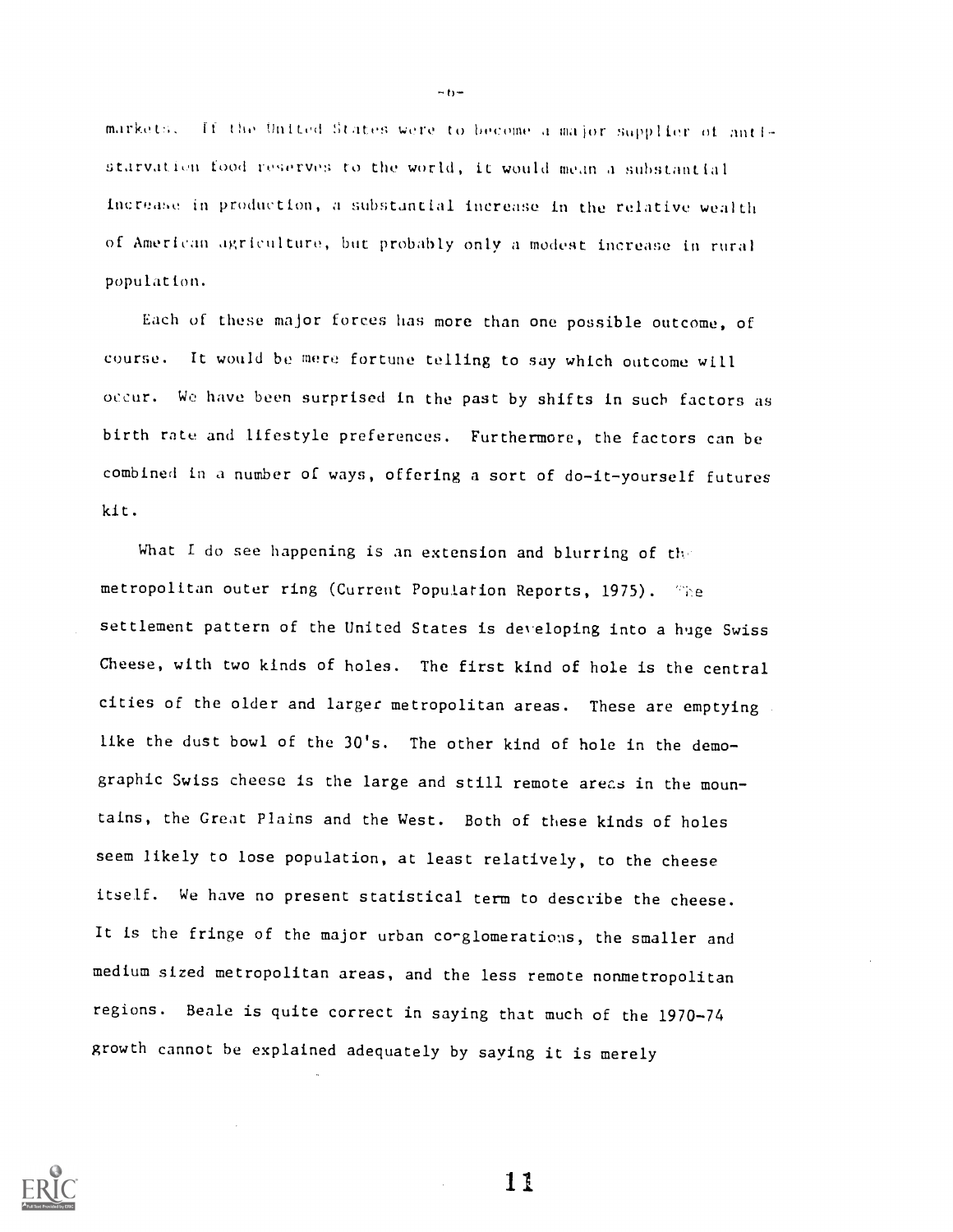monmetropolitan areas becoming metropolitan, However, an important wetor is that All of this tringe Azea, whether metropolitan or not, is tied to the metropolitan economy for many kinds of services and trade, The growthy, sounties are hooked into the metropolitan areas tor most of their supplies, services, and markets.

For future public policy the meaning  $\sigma$ . 11 of this can be summed up in three inequalities:

1. Agriculture Does Not Equal Rural America--for a long time, we have known it is improper to equate the needs of agriculture with those of rural areas, but we continue to do it anyway. Agriculture is an increasingly urban business even when it is done far away from the city. Thirty-six percent of the agricultural employment is in metropolitan areas now and only 12 percent of the nonmetropolitan employment is in agriculture. From a public policy standpoint, this says we should be careful about the arguments we make concerning the likely benefits to be achieved through certain public programs for either agriculture or the rural community. Ine welfare of the two have less and less to do with each other.

2. Industrial Development Does Not Equal Increased Community Well-Being--Gene Summers' recent work is a very important research finding in the field of economic development (Summers, 1976). It gets at the mythology of industrial development and shows new manufacturing plants often cost the rural community far more than it gains. The multiplier is much lower than we thought, We lack good ways to calculate in advance costs and benefits to different parties. The community

12



 $\omega_{\rm eff}$  )  $\omega_{\rm f}$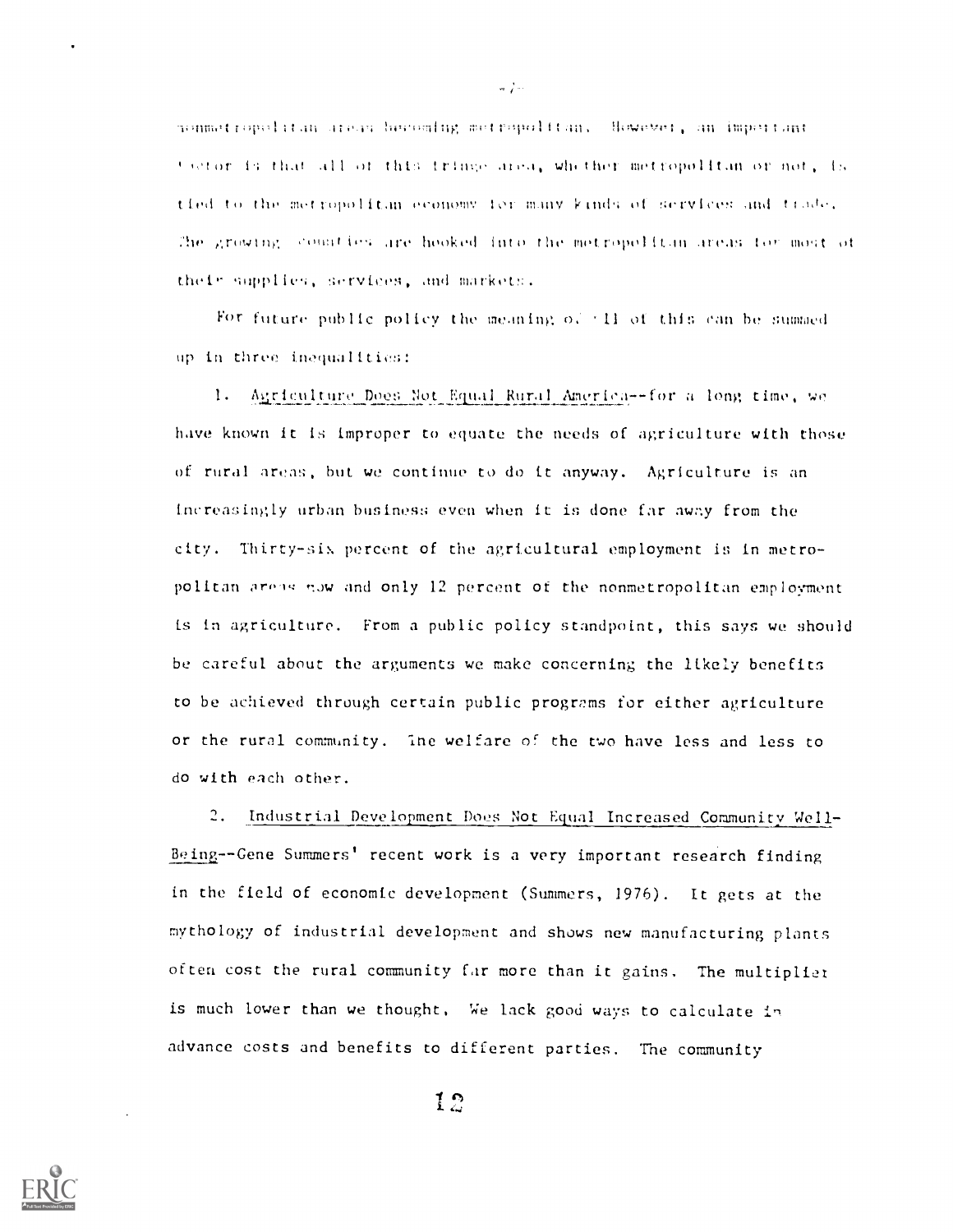sometimes gives away its taxing potential to attract the industry and then must provide facilities to serve it. The labor force commutes in from a nearby metropolitan fringe with a lunch box. We need a wholesale revamping of bcth national and state economic development programs. 4 We are paying a tremendous public price to take money out of one pocket and put into another. An even more serious concern is that we have not known what pocket we were putting it into.

-8-

3. Growth Or Increased Well-Being For Rural America Does Not Equal Growth Or Increased Well-Being For the Rural Community--Because much of the rural population and rural industry is directly linked to nearby metropolitan regions for supplies, services, and markets, the growth in rural population and even rural employment does not reflect a corresponding increase in the health of rural small communities. This is the final area that public policy should address. These communities are called upon to supply public services, but frequently they are losing ground economically. The fact of the matter is small town business is losing out to metropolitan areas. Rather than filtering its needs for equipment, supplies, or repairs through small town business, primary industries-- whether agriculture or manufacturing--inrreasingly go direct to metropolitan outlets. The retail consumer does the same thing, by-passing the small town store for the shopping centers. Economists do not worry about this sort of thing, because in their view it represents a triumph of the market economy and they have little enough of that to point to. But this "triumph" represents discontinuity. It represents a growing gmp between those communities expected to

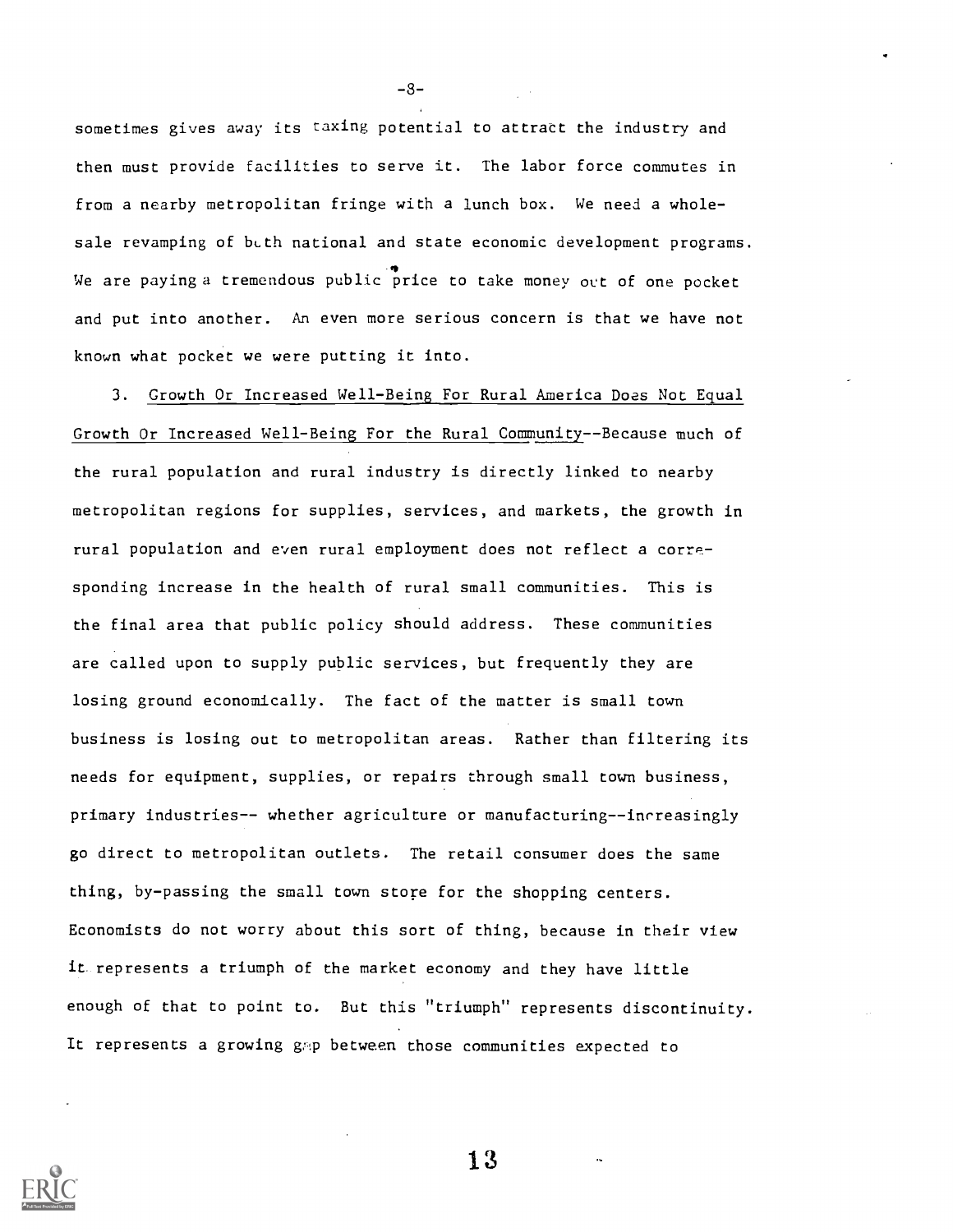provide public services and their ability to pay for them. It represents increasing ability to some people and organizations to externalize their costs on others.

-9-

As Beale pointed out, people are slow to accept the notion that the growth patterns have changed. We knew and loved the notion that people were moving from the country to the city and it has been very hard to cast off the mental image of that kind of development pattern. If people are slow to accept that such changes have taken place, they are slower still to change public policy to adapt to such change. Our agriculture and community development policies are still based largely upon the images of the past--the need to keep people on the farm, even the small and relatively inefficient producer; the need to help depressed areas, which were largely rural. Congress and the state legislatures will have to be very busy and very effective in the next few years if we are to stop giving out the medicine to cure a sickness the patent no longer has while ignoring those that now afflict him.